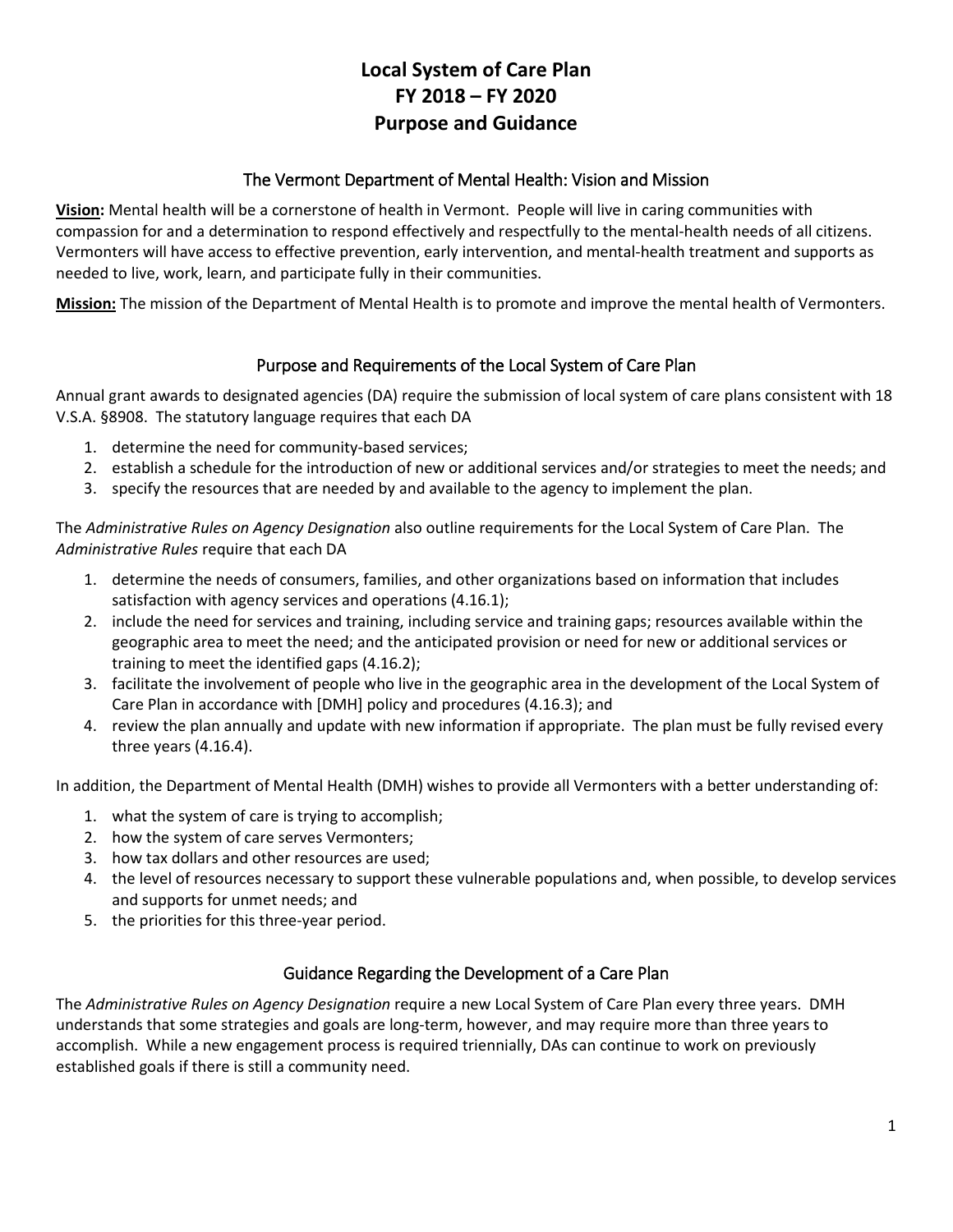# **Local System of Care Plan FY 2018 – FY 2020 Purpose and Guidance**

### **Questions to consider when Developing a Local System of Care Plan:**

- Which community need(s) that merit highlighting here have you been able to address during the past twelve months?
- What are the gaps in your service delivery system and how do you plan to address them?
- What are the strengths in your service delivery system and how do you plan to build on them?
- How are you using data to inform your service delivery system?
- Which promotion and prevention strategies do you need to focus on?
- Which innovative practices would you like to develop or promote?

### **Developing Goals**

In the AHS common language document—which is built off the Results-Based Accountability (RBA) framework—a goal is defined as "the desired accomplishment of staff, strategy, program, agency or service system."

Whenever possible, goals should be **S.M.A.R.T**. (specific, measurable, attainable, relevant, and time bound).

| $S -$ Specific | • Use clear language                                                                                                                           |
|----------------|------------------------------------------------------------------------------------------------------------------------------------------------|
|                | • Define who is involved, what is to be accomplished, where it will be done, why<br>is needs to be done, and/or which requirements must be met |
| M – Measurable | • Progress can be tracked                                                                                                                      |
|                | Outcome can be measured                                                                                                                        |
| A - Attainable | • Goal can be accomplished                                                                                                                     |
|                | • Goal is appropriate; it is neither overreaching nor below standard performance                                                               |
| $R -$ Relevant | • Goal is consistent with the needs of the community or the organization                                                                       |
|                | • Goal is consistent with long term and short term plans                                                                                       |
|                | Goal doesn't undermine other goals of the agency                                                                                               |
| T-Time-bound   | $\bullet$ Establish a due date or a time line                                                                                                  |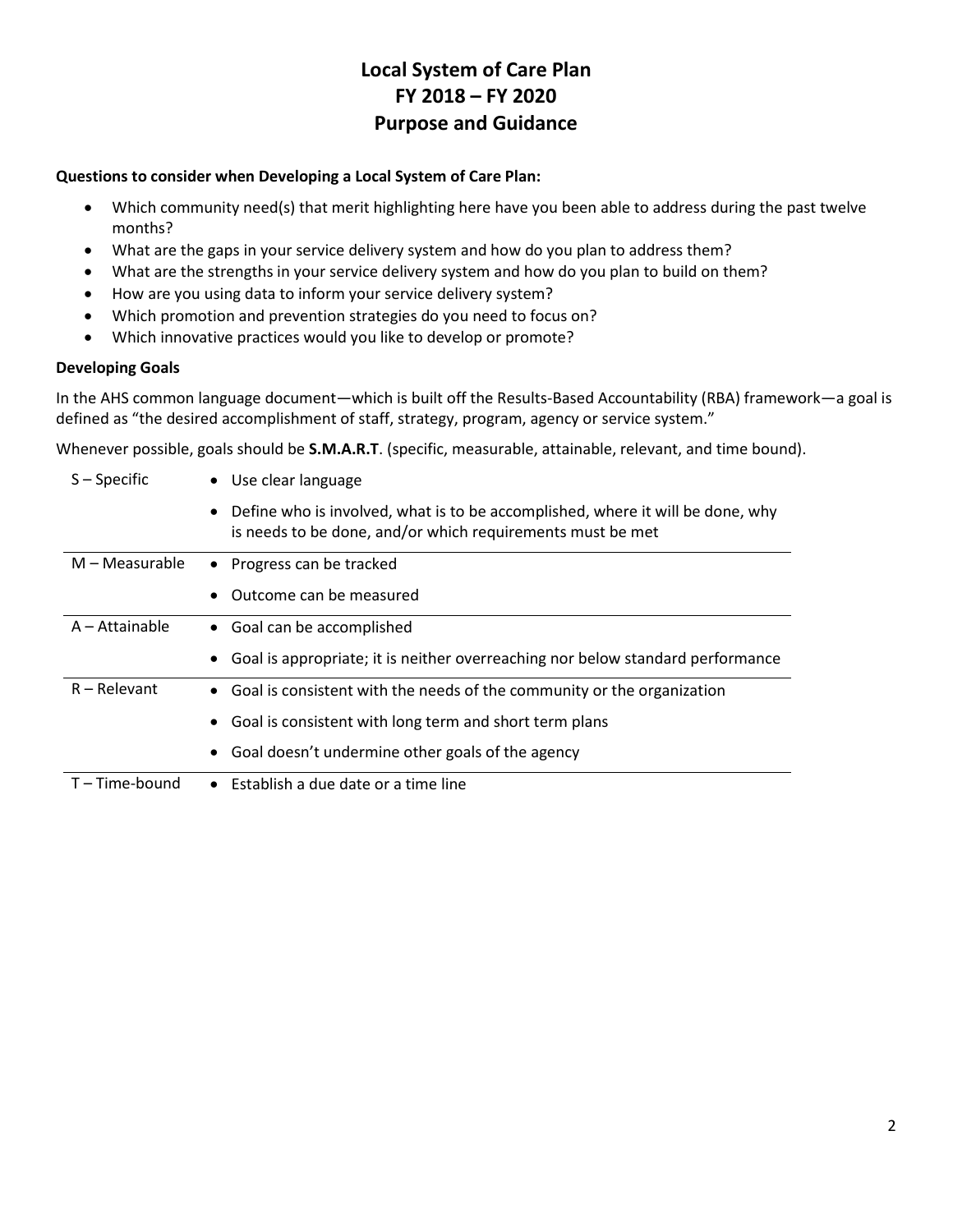# **Local System of Care Plan FY 2018 – FY 2020 DMH Quality Domain Update**

DMH evaluates its ongoing work of quality assurance and quality improvement for the system of care within four domains:

- 1. Access: Core capacity services will be available to people who need them.
- 2. Practice Patterns: Services will be appropriate, of high quality, and reflect current best practices.
- 3. Outcomes: The quality of life for consumers and families will improve.
- 4. Agency Structure and Administration: Designated Agencies will be fully functional and have strong working relationships with DMH, consumers and families, and other stakeholders.

In light of the four quality domains, please report on the following:

# **Access:**

## **List your program's top three strengths**.

- 1) We have continued to develop our thorough phone screening process so we can accurately understand the needs of our clients. Our phone screener assists with determining the best fit for outpatient services as well as support for clients navigating NCSS and broader social services in our region. Out phone screener attends our daily morning crisis report meeting which reviews clients in crisis across our service system. If a client has been hospitalized, the screener proactively contact the hospital to start discharge planning. We are also proactive in contacting hospitals through our mobile outreach team for clients screened by NCSS for hospitalization who are not active with NCSS.
- 2) We have expanded out contracted services to include Elder Outreach and now Reach-Up on site at our local office to address the needs of individuals who may not access care yet experience significant needs.
- 3) Our mobile outreach team provides non-categorical case management and outreach services to those who may not be able to participate in other types of services yet experience significant needs.

## **Specify any significant unmet needs**.

- 1) Medical Center's experience of individuals needing to wait for inpatient psychiatric hospitalization
- 2) Despite not being the designated substance abuse agency for adults, we serve adult with co-occurring disorders and have observed increase demand in this region.

## **Explain how the needs were determined**.

- 1) Strategic planning process and development of plan for 2017-2020
- 2) Standing Committee Feedback
- 3) DMH review in 2013 & CARF review

## **Practice Patterns/Evidence-Based Practices:**

### **List your program's top three strengths**.

- 1) Contract with outside licensed providers to conduct Utilization Reviews
- 2) Commitment to implementing Evidenced Based Practices with available resources
- 3) Commitment to pilot site for Zero Suicide and Action Plan

### **Specify any significant unmet needs**.

- 1) Identified need for clinical orientation for new staff and have started implementing and modifying format to meet needs.
- 2) Recognize more effective strategies to address Stigma and expansion of Mental Health First Aid in our region
- 3) Recognize need to expand Trauma Informed Care initiative across program, division and agency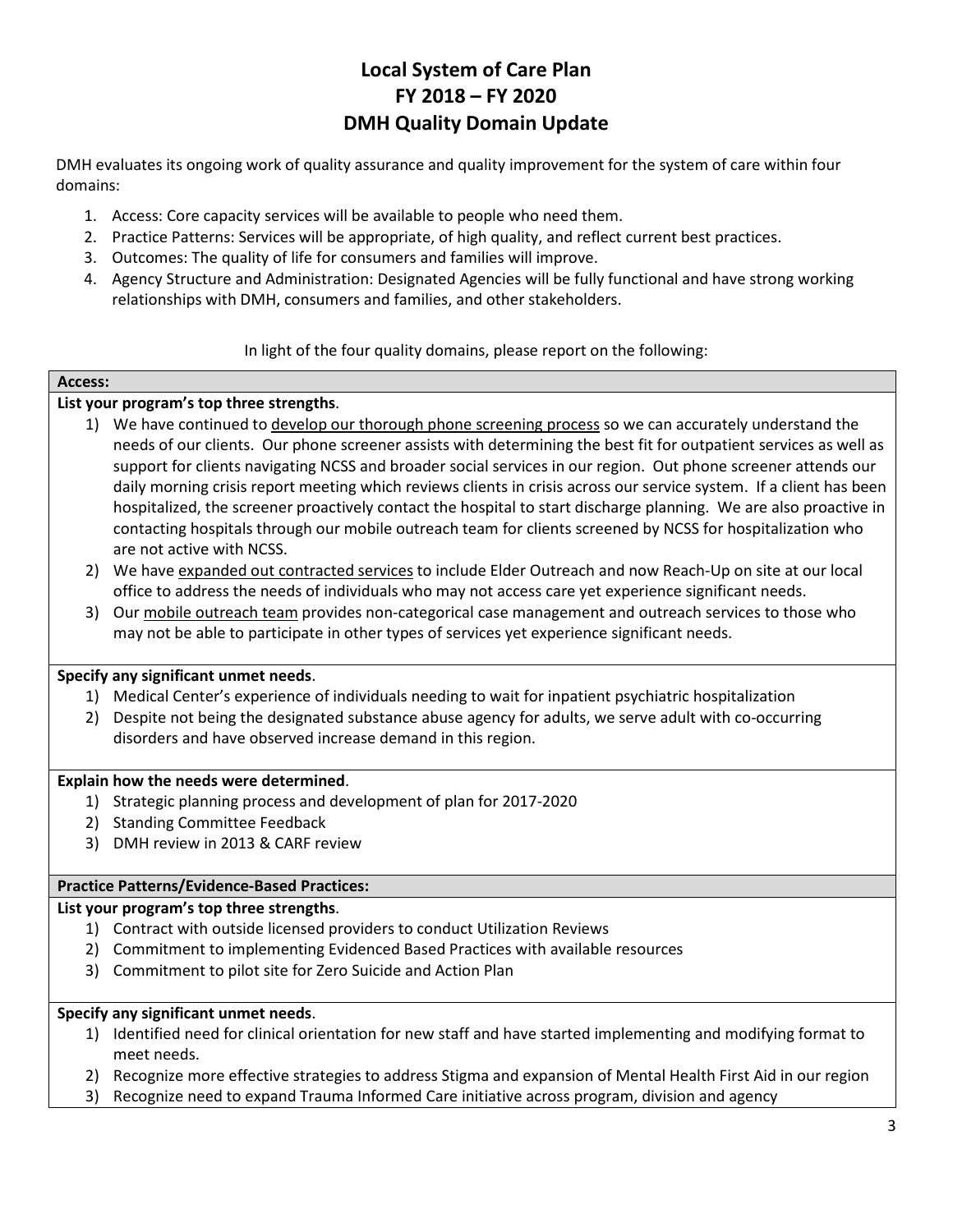# **Local System of Care Plan FY 2018 – FY 2020 DMH Quality Domain Update**

### **Explain how the needs were determined**.

- 1) Strategic planning process and development of plan for 2017-2020
- 2) Standing Committee Feedback
- 3) DMH review in 2013 & CARF review

#### **Outcomes:**

## **List the most significant client outcome measures used by your program**.

- 1) Integrated Personal Health Questionnaire into Electronic Health Record
- 2) Client satisfaction surveys are distributed and analyzed on a yearly basis
- 3) Staff engagement surveys are distributed and analyzed on a yearly basis
- 4) NCSS is participating in its three year CARF accreditation in November 2017

#### **List any significant unmet needs/poor outcomes.**

- 1) Continuing to look at more effective Results Based Accountability strategies to capture outcomes
- 2) Working more closely with Quality Improvement programs to enhance data integrity (particularly MSR data)

### **Explain how the unmet needs/poor outcomes were determined**.

Primarily through staff discussions and agency Quality Improvement initiatives

#### **Agency structure and administration:**

## **List top three strengths of your program**.

- 1) Strong commitment to effective clinical structures for care of persons served
- 2) Continuing commitment to developing and maintain division Standing Committee
- 3) Organizational commitment to Unified Health Record

### **Specify any significant unmet needs/challenges**.

- 1) Based on past DMH program review, have developed orientation for new standing committee participants
- 2) Determining ways to balance demands for client care and operational improvements

#### **Explain how the needs/challenges were determined**.

- 1) Strategic planning process and development of plan for 2017-2020
- 2) Standing Committee Feedback
- 3) DMH review in 2013 & CARF review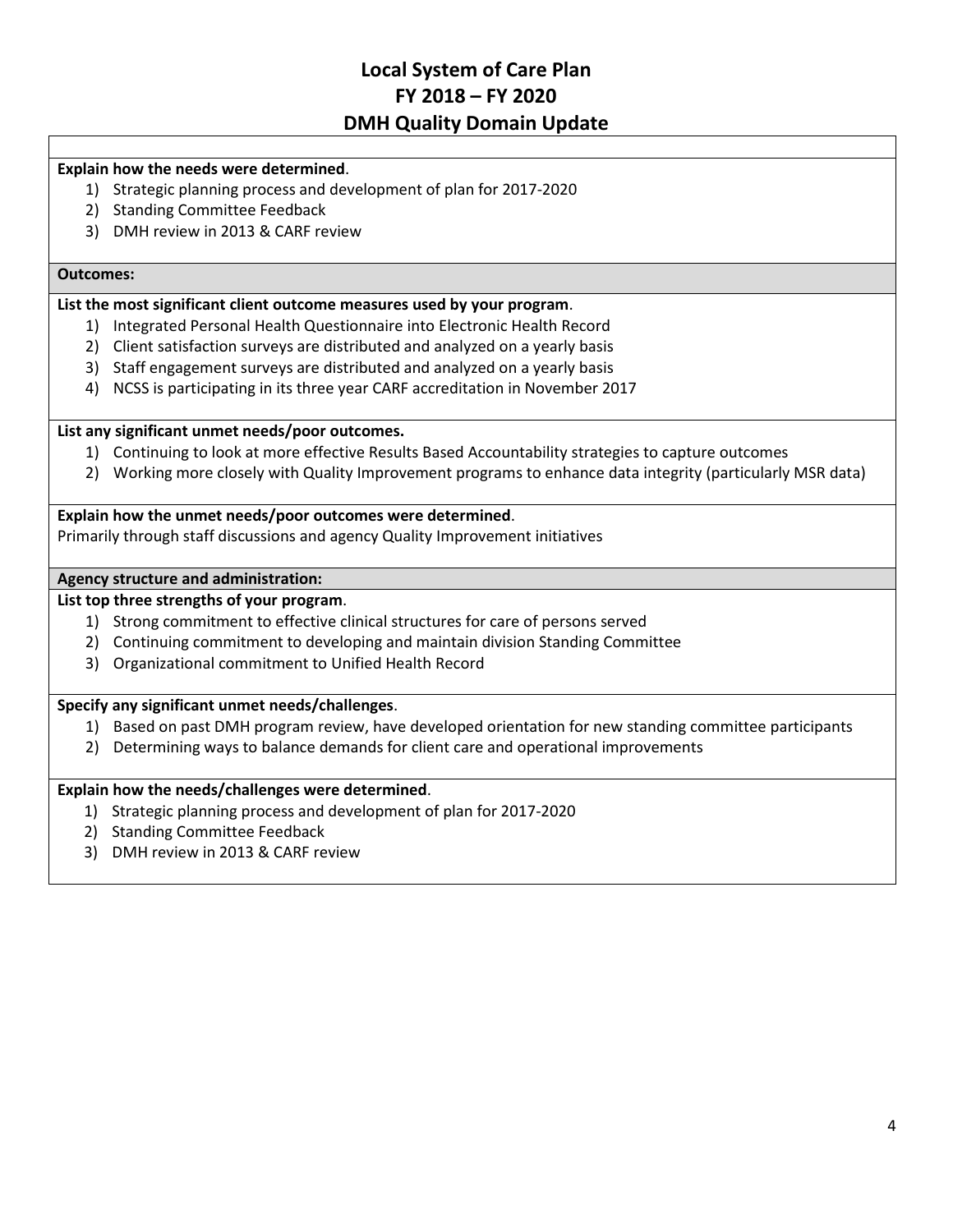*Please complete this form for each program provided at your agency.*

## **Designated Agency**:

| <b>Person Completing</b>                                                                                                                                                                        | Program [check one]:                                                                                     | Year $1:$                          | Year $2:$                | Year 3:                  |  |  |
|-------------------------------------------------------------------------------------------------------------------------------------------------------------------------------------------------|----------------------------------------------------------------------------------------------------------|------------------------------------|--------------------------|--------------------------|--|--|
| <b>Form: Steve Broer</b>                                                                                                                                                                        | Child, Youth, and Family Services (CYFS)                                                                 | Due Feb 1, 2017                    | Due Feb 1, 2018          | Due Feb 1, 2019          |  |  |
|                                                                                                                                                                                                 | Community Rehabilitation and Treatment (CRT)<br>Adult Outpatient (AOP)<br><b>Emergency Services (ES)</b> | Date e-mailed to<br>DMH:<br>3/1/17 | Date e-mailed to<br>DMH: | Date e-mailed to<br>DMH: |  |  |
| Agency Vision: Northwestern Counseling & Support Services (NCSS) welcomes all citizens to join us in cultivating a partnership with Franklin                                                    |                                                                                                          |                                    |                          |                          |  |  |
| and Grand Isle counties and with surrounding communities. We affirm our commitment to offer consumers directed services that are easily<br>accessible and delivered in a comfortable setting    |                                                                                                          |                                    |                          |                          |  |  |
| Agency Mission: Our mission is to ensure that the residents of Franklin and Grand Isle Counties have access to high quality services, which<br>promote healthy living and emotional well-being. |                                                                                                          |                                    |                          |                          |  |  |
| <b>Program Mission, if applicable:</b>                                                                                                                                                          |                                                                                                          |                                    |                          |                          |  |  |

## Plan Development

Identify the number of consumers, families, and other organizations and stakeholders involved in the plan's development. State how these individuals and groups were included.

## *People/Groups Involved*

| People/Group                     | <b>Number Involved</b> | <b>Names</b> | How Were They Involved? *                     |
|----------------------------------|------------------------|--------------|-----------------------------------------------|
| <b>Consumers</b>                 | 100                    | Not required | Strategic planning interviews, SWOT Analyses, |
|                                  | (approximately)        |              | <b>Standing Committee</b>                     |
| <b>Families</b>                  | 50 (approximately))    | Not required | Strategic planning interviews, SWOT Analyses, |
|                                  |                        |              | <b>Standing Committee</b>                     |
| <b>Stakeholder Organizations</b> | 15 (approximately)     |              | Strategic planning interviews                 |
| Other                            |                        |              |                                               |

*\*e.g.,* open forum, survey, telephone contact, individual meetings, data review and analysis with Local Program Standing Committee, program management team discussion).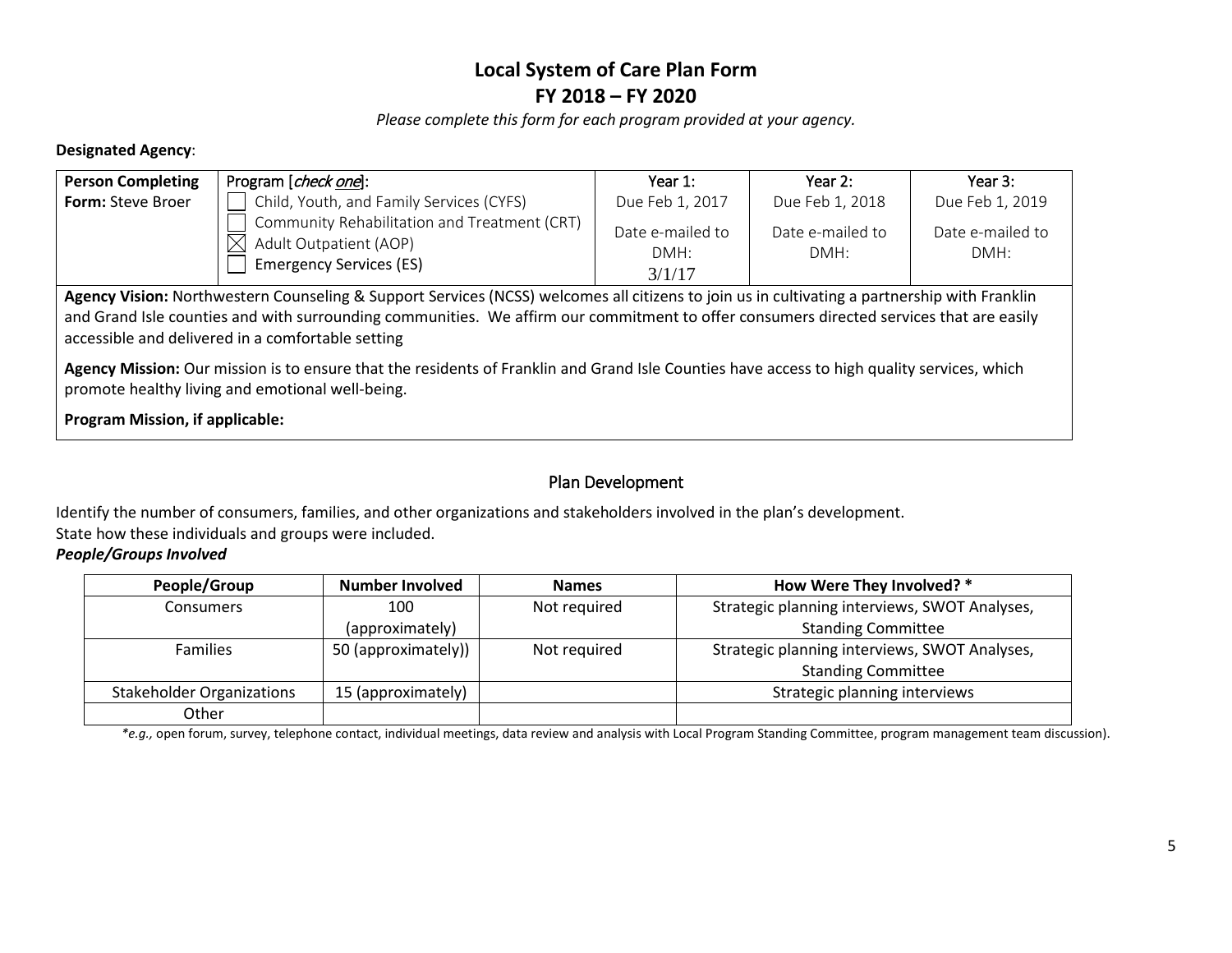#### **How did you facilitate the involvement of people in your catchment area?**

The Behavioral Health Standing Committee, which is composed of approximately 15 individuals representing persons who receive services and family members, were integral in providing input into bot the agency's Strategic Plan and the Divisions' System of Care Plan. In February 2017, the divisions Standing Committee focused on primary areas of emphasis in the division's System of Care Plan.

#### **How were goals and priorities established?**

Strategic planning committee & standing committee meetings and discussions

## Local Priorities

List your program's top goals for this three-year plan. Please list no more than four goals. Please include a short paragraph explaining the process for arriving at these goals, including data. Please include copies of any relevant documentation related to your goals, consideration of resources, and measures of progress.

According to the AHS common language, a goal is defined as "the desired accomplishment of staff, strategy, program, agency or service system." Whenever possible, goals should be S.M.A.R.T. (specific, measurable, attainable, relevant, and time-bound).

## **Summary of Behavioral Health Division 2017 Outcome Report**

### **How Much Did We Do?**

- 1. 2,965 clients were served in 2016 (*12% increase from 2015*)
- 2. 20,577 hours of care provided in 2016 (*13% increase from 2015*)

### **How Well Did We Do It?**

- 1. 96% of our clients felt staff treated them with respect
- 2. 91% of our clients said they would refer a friend or family member to NCSS

### **Is Anyone Better Off?**

- 1. 91% of our clients felt they received the help they needed
- 2. 90% of our clients felt the services they received made a difference
- 3. 90% of our clients received the services that were right for them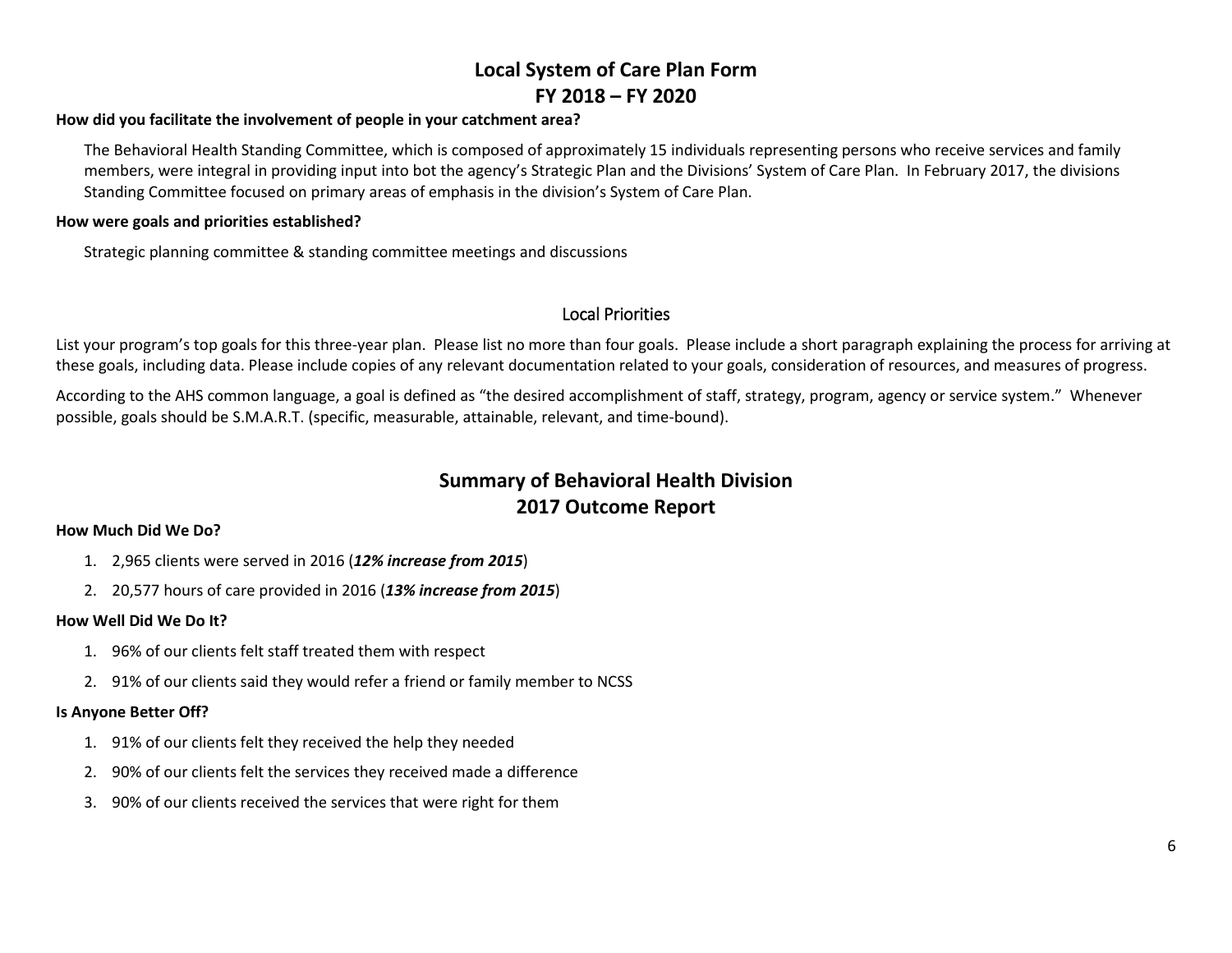## **GOAL 1**: **Zero Suicide Pilot Project**

NCSS was selected as one of two Vermont pilot sites for the Zero Suicide imitative supported through the Vermont Department of Mental Health, Center for Health & Learning and technical assistance from the University of Vermont. A central part of this initiative is the administration of an Organizational Self-Assessment based on 18 domain areas. OSA scores are used to develop Zero Suicide Action plans with expectations for progress to be measures. Based on a 5 point anchored scale, in 2016 the NCSS total score is reported below. The Zero Suicide Action plan has many components, including the implementation of an evidenced based practice, Collaborative Assessment & Management of Suicide (CAMS). An independent evaluation of NCSS participation is also being conducted by the University of Vermont. The Behavioral Health Divisions is the lead on this initiative within NCSS and in the community.

|             | <b>Current status</b>     | Action steps/                                                                     | <b>Resources Needed</b>                                                                                               | <b>Time Line or</b>  | <b>Measure(s) of Progress and Data</b> |
|-------------|---------------------------|-----------------------------------------------------------------------------------|-----------------------------------------------------------------------------------------------------------------------|----------------------|----------------------------------------|
|             | (select from drop-down)   | strategies planned                                                                |                                                                                                                       | <b>Due Dates</b>     | Point                                  |
| <b>YR1</b>  | Moving in right direction | Zero Suicide Action Plan which<br>outlines action steps in all 18<br>domain areas | Multiple resources<br>across Behavioral Health<br>and other NCSS divisions<br>as well as community<br><b>partners</b> | December<br>2016 OSA | 2016 total OSA scores was 66%          |
| <b>YR 2</b> | [select one]              |                                                                                   |                                                                                                                       | December<br>2017 OSA |                                        |
| <b>YR 3</b> | [select one]              |                                                                                   |                                                                                                                       | December<br>2018 OSA |                                        |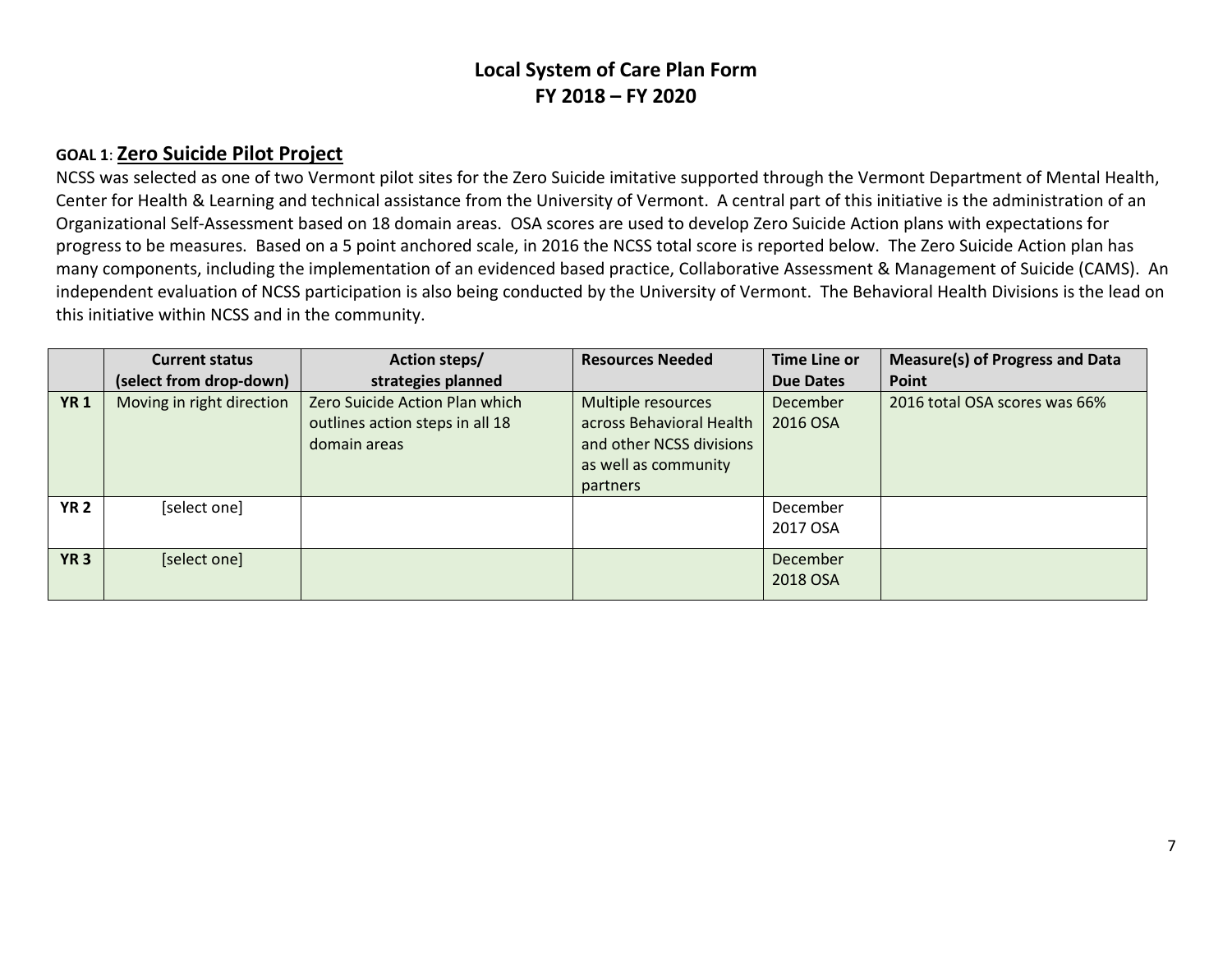# **GOAL 2**: **Trauma Informed Care**

Since 2014, NCSS has been part of a Trauma Informed Care initiative through the National Council for Mental Health which involves an agency wide Organizational Self-Assessment (OSA) based on a national measure in 7 domain areas associated with increasing the capacity of organizations to be more trauma informed. Specific domain scores for 2016 for the Behavioral Health Division are reported in the measures of progress.

|             | <b>Current status</b>            | Action steps/                                                                                     | <b>Resources Needed</b>                                                                                                                                                                                                                                                                        | Time Line or                                                                                                                                  | <b>Measure(s) of Progress</b>                                                                                                                                                                                                                                                                                                                        |
|-------------|----------------------------------|---------------------------------------------------------------------------------------------------|------------------------------------------------------------------------------------------------------------------------------------------------------------------------------------------------------------------------------------------------------------------------------------------------|-----------------------------------------------------------------------------------------------------------------------------------------------|------------------------------------------------------------------------------------------------------------------------------------------------------------------------------------------------------------------------------------------------------------------------------------------------------------------------------------------------------|
|             | (select from drop-down)          | strategies planned                                                                                |                                                                                                                                                                                                                                                                                                | <b>Due Dates</b>                                                                                                                              |                                                                                                                                                                                                                                                                                                                                                      |
| <b>YR1</b>  | Moving in the right<br>direction | <b>Action Plan for Trauma Informed</b><br>Care based on OSA scores and focus<br>of priority areas | <b>Trauma Informed Care</b><br>Committee composed of<br>representatives from all<br>three service divisions as<br>well as the<br>administrative division<br>to organize, administer,<br>and coordinate<br>calculation of scores<br>with Behavioral Health<br>Divisions who manages<br>all data | July of each<br>year the OSA<br>is re-<br>administered<br>across the<br>agency to<br>determine<br>progress<br>within &<br>across<br>divisions | <b>Screening &amp; Assessment</b><br>1)<br>3.32/4.00<br><b>Consumer Driven</b><br>(2)<br>3.40/4.00<br>3) Workforce Development<br>3.10/4.00<br><b>Best Practices</b><br>4)<br>3.30/4.00<br><b>Safe Environments</b><br>5)<br>3.46/4.00<br><b>Community Outreach</b><br><sup>6</sup><br>3.20/4.00<br><b>Trauma Evaluation Data</b><br>7)<br>3.30/4.00 |
| <b>YR 2</b> | [select one]                     |                                                                                                   |                                                                                                                                                                                                                                                                                                | July<br>2017 OSA                                                                                                                              |                                                                                                                                                                                                                                                                                                                                                      |
| <b>YR 3</b> | [select one]                     |                                                                                                   |                                                                                                                                                                                                                                                                                                | July<br>2017 OSA                                                                                                                              |                                                                                                                                                                                                                                                                                                                                                      |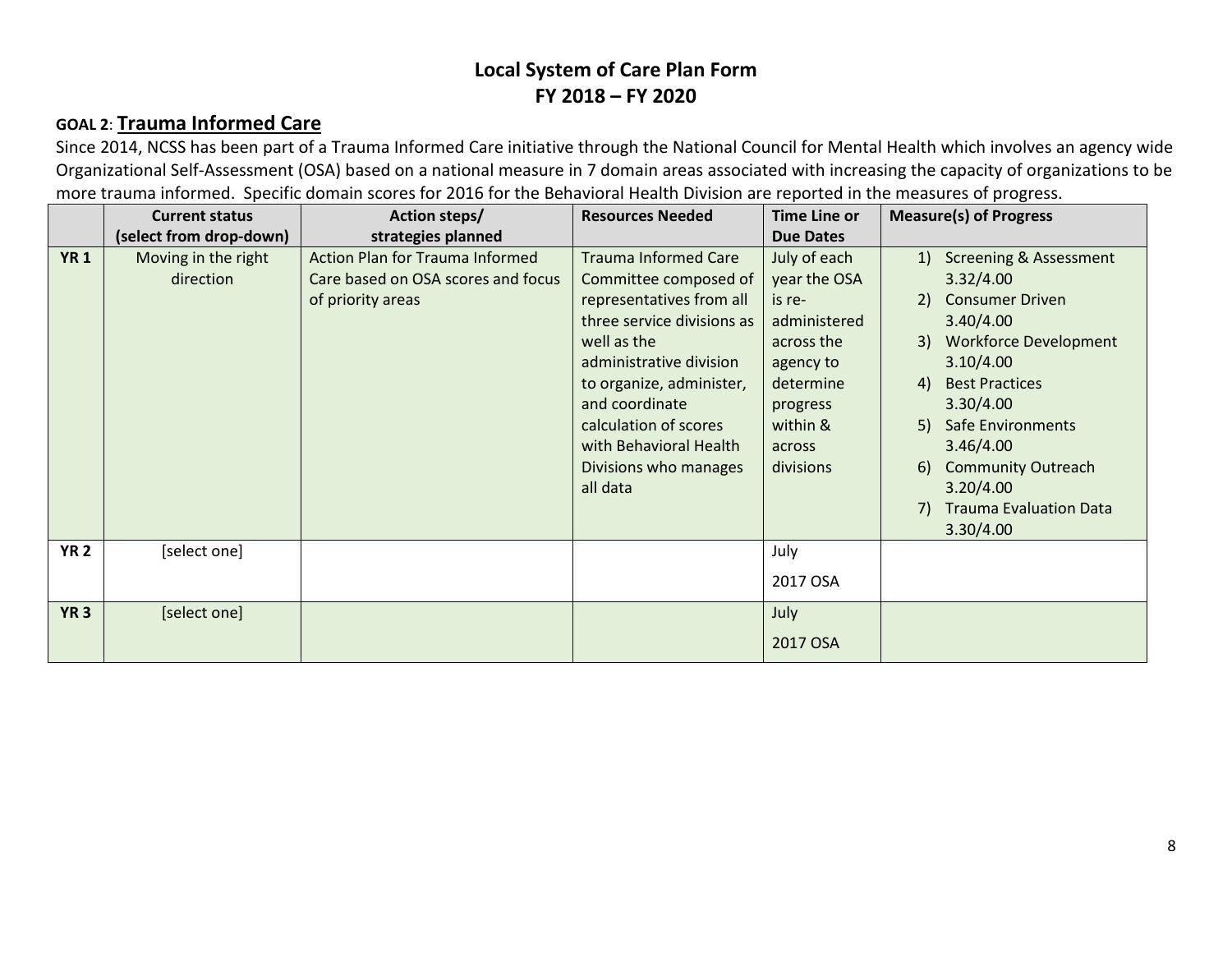## **GOAL 3**: **Treatment Engagement**

|             | <b>Current status</b>            | Action steps/                                                                                                              | <b>Resources Needed</b>                                                                                                                       | Time Line or                                                                                                    | <b>Measure(s) of Progress</b>                                                                                                                                              |
|-------------|----------------------------------|----------------------------------------------------------------------------------------------------------------------------|-----------------------------------------------------------------------------------------------------------------------------------------------|-----------------------------------------------------------------------------------------------------------------|----------------------------------------------------------------------------------------------------------------------------------------------------------------------------|
|             | (select from drop-down)          | strategies planned                                                                                                         |                                                                                                                                               | <b>Due Dates</b>                                                                                                |                                                                                                                                                                            |
| <b>YR1</b>  | Moving in the right<br>direction | Standard of tracking timeline from<br>(intake) where Diagnosis &<br>Evaluation is completed to next<br>service is 14 days. | 1) Program & Division<br>Leadership for<br>expectations and<br>tracking<br>2) Outcomes and Quality<br>Improvement team for<br>data analytics, | Quarterly and<br><b>Annual Data</b><br>Reviews &<br><b>Feedback</b><br>meetings with<br>Outpatient<br>providers | Baseline data indicates that we are<br>at 67% are seen for intake within<br>14 days. The national average is<br>64% which we are exceeding. Our<br>goal will be to hit 75% |
| <b>YR 2</b> | [select one]                     |                                                                                                                            |                                                                                                                                               |                                                                                                                 |                                                                                                                                                                            |
| <b>YR 3</b> | [select one]                     |                                                                                                                            |                                                                                                                                               |                                                                                                                 |                                                                                                                                                                            |

## **GOAL 4**: **Feedback Informed Treatment (FIT)**

FIT is an evidenced based approach to evaluating and improving the quality and effectiveness of psychotherapy. The Behavioral Health Division at NCSS was selected as one of the first Vermont public mental health pilot sites to implement and evaluation this model. Participants are from both the outpatient program and Integrated Health program within the division. Two measures with strong psychometrics are completed at the beginning (Outcome Rating Scale) and end (Session Rating Scale) of each psychotherapy session. De-identified data is shared with project leaders for Vermont and results will be continually analyzed and summarized in terms of provider and group progress based on these two measures

|            | <b>Current status</b>   | Action steps/      | <b>Resources Needed</b> | Time Line or     | <b>Measure(s) of Progress</b>         |
|------------|-------------------------|--------------------|-------------------------|------------------|---------------------------------------|
|            | (select from drop-down) | strategies planned |                         | <b>Due Dates</b> |                                       |
| <b>YR1</b> |                         |                    |                         | 1)November       | <b>Baseline Outcome Rating Scales</b> |
|            | <b>Not Started</b>      |                    |                         | 2016 FIT         | <b>Baseline Session Rating Scale</b>  |
|            |                         |                    |                         | training for     |                                       |
|            |                         |                    |                         | <b>NCSS</b>      | <b>Anticipated March 2017</b>         |
|            |                         |                    |                         | participants     |                                       |
|            |                         |                    |                         | 2) March         |                                       |
|            |                         |                    |                         | 2017             |                                       |
|            |                         |                    |                         | Implementati     |                                       |
|            |                         |                    |                         | on               |                                       |